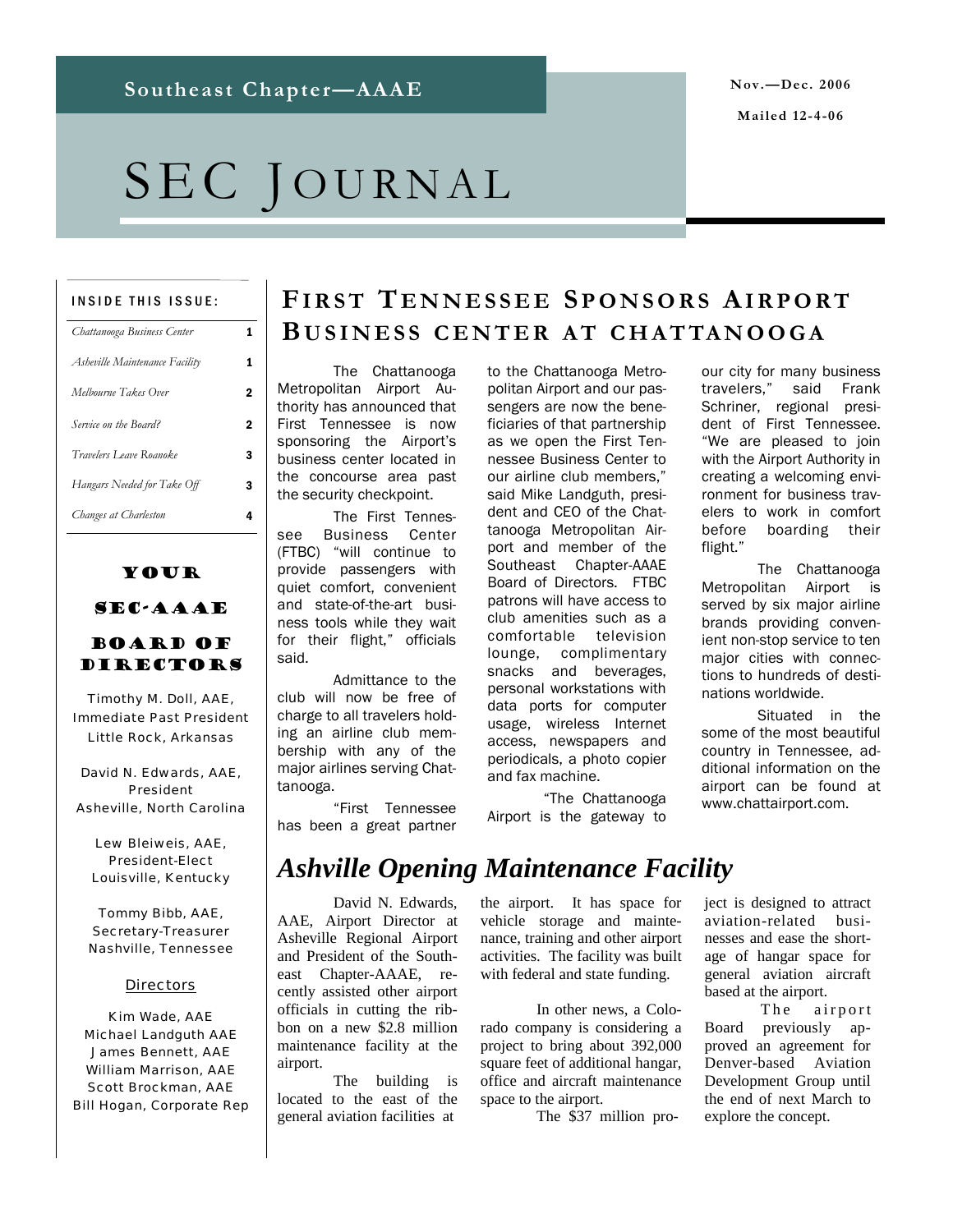## AIRPORT CUTS COSTS AND TAKES OVER DUTIES OF CONCESSIONAIRES

 The Melbourne Airport Authority recently agreed to take over parking and food and beverage operations at Melbourne International Airport.

 The Authority, with little discussion, voted to terminate the contract with Lackmann Management of Florida, Inc., which operated two bar and food-service facilities in the airport terminal.

 The Airport Authority also voted not to renew a contract with Republic Parking System to operate its public parking lots. The relationship with Republic Parking dates back 41 years. The agreement expires January 31, 2007.

 Both actions are based on a sharp decrease in passenger traffic brought about by Delta Air Lines, the airport's only major commercial carrier, reducing flight operations at Melbourne International.

 During the first nine months of this year, passenger levels at the airport fell 29 percent from a year earlier after Delta's regional carrier, Comair, ended round-trip flights to New York City and a Saturday flight to Cincinnati.

 An added blow to Melbourne airline service occurred when Florida Costal Airlines, a small commuter carrier operating a fleet of five Cessna 402C aircraft, ended their service to Fort Lauderdale and Daytona Beach from Melbourne. Florida Costal Airlines is best known for its service to the Bahamas.

 Airport officials believe they can run the airport parking operation efficiently in-house by offering incentives to passengers and installing wireless automated equipment that recognizes each vehicle entering and leaving the parking location. The equipment calculates the time a vehicle has been in the lot and posts the revenues without the assistance of human intervention.

 Officials at Melbourne International Airport estimated that the airport could realize about \$100,000 in profits in its first year of operating the parking facility. That figure is based, at least in part, on a study by consultants at Florida Tech.

 Chris Howley, executive vice president with the Chattanooga-based Republic Parking System and a well known face at Southeast Chapter-AAAE conferences, did his best to persuade airport authority members to modify the contract as opposed to terminating it.

 Melbourne International Airport is Republic Parking's longest continuous-running contract, Howley said. "Statistically, less than ten percent of commercial service airports operate their parking in-house," Howley said. "Inhouse parking operations may see a one– or two-year net gain, but it never is as large as predicted, and within three years, revenues are

down and expenses are up," he added.

 Melbourne International Airport Executive Director Richard Ennis said he is confident of the airport staff's ability to run the parking operation. He said there is a chance to increase revenues "without a great deal of extra work for our staff."

### *SO, WHO COOKS NOW?*

 For food service, airport officials indicate it has cost about \$187,000 to subsidize that operation in the past 12 months. Financially breaking even with food and beverage services would require more than 500,000 passengers using the airport each year.

 About 400,000 passengers now use the airport annually, although the nine-month totals for this year suggest that number could fall this year and the halfmillion figure may not be reached.

 In July of this year, Melbourne International Airport took over the baggage and ground handling operations from Orlandobased Aircraft Services International. The company pulled out because of a loss of business from Delta Air Lines. The airport is now overseeing ground-handling at a loss of about \$42,000 a month according to recent figures.

### EVER CONSIDERED SERVICE ON THE SEC BOARD?

 Have you given any consideration to serving on the Board of Directors for the Southeast Chapter-AAAE? Each year, at least one Executive Member is placed on the Board and next year it could be you. All that is required is a letter to the Chairman of the Nominations Committee stating your interest and a letter from your superior stating that your airport will support you with the time and travel expenses required to attend the meetings. Currently, there are three to four

meetings held during a given fiscal year.

 This year's Chairman of the Nominations Committee is Tim Doll, AAE. You can contact Tim at tdoll@littlerockairport.aero for the full description on Board service.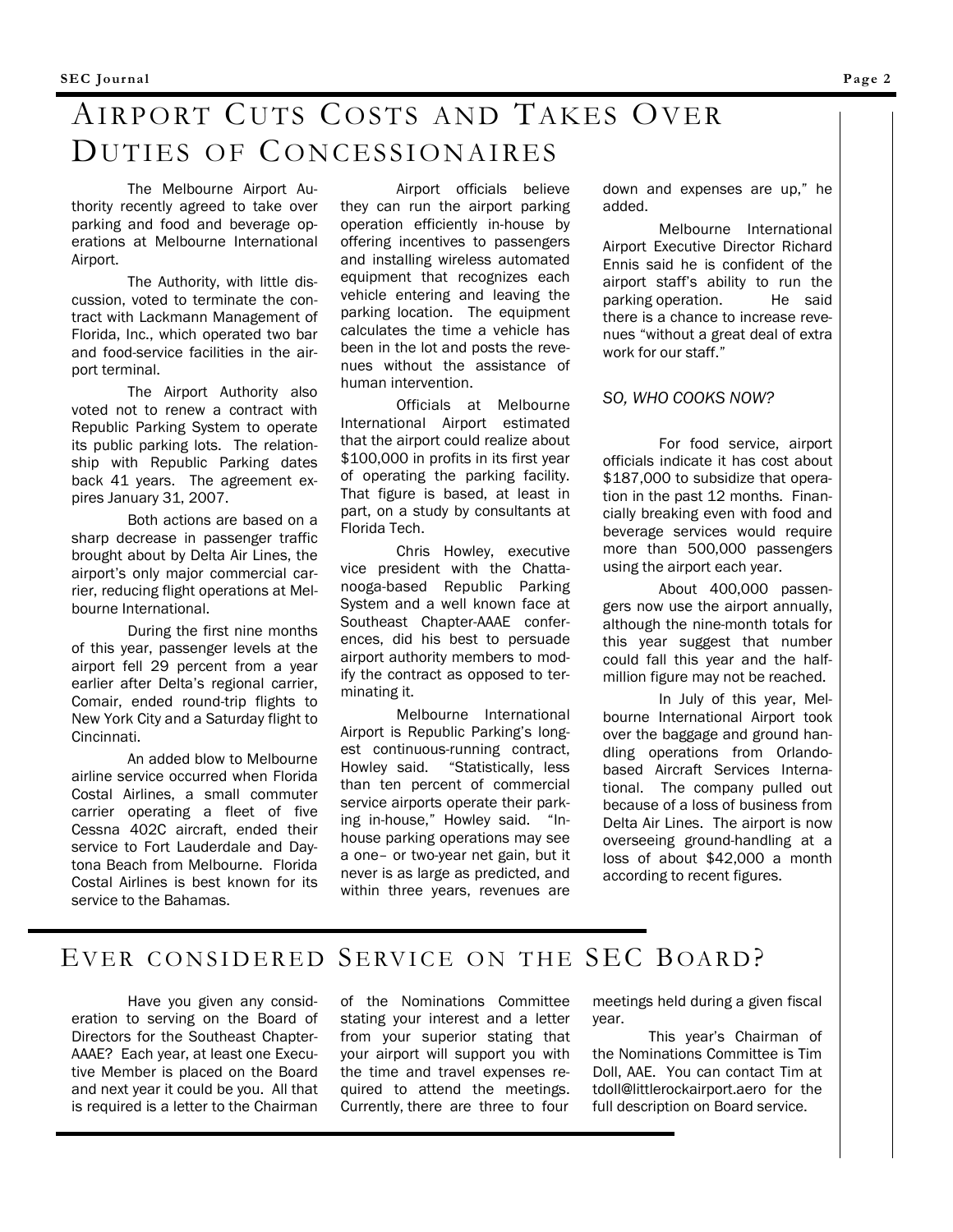## TRAVELERS LEAVE ROANOKE FOR CHEAPER FARES

 Spotting out-of-towners is like a game for airport shuttle bus driver Gary Pitts. Circling the parking lot, he eyes the license plates and calls out the names of states as if he were entertaining himself on a long road trip. "There's a Virginia. There's a Virginia" He points to the left, then to the right, the bus creeping along a row of cars in the long-term parking lot at the Piedmont Triad International Airport. "Got another Virginia over here."

 To Mr. Pitts, this influx of Virginians is of no surprise. For years, the Greensboro airport, which is about twice the size of the Roanoke Regional Airport (Va.) has stood as an inexpensive alternative for Roanoke Valley travelers seeking cheaper airfares and a better variety of nonstop flights. But lately its hold on the low-fare market has begun to slip with competition closing in from larger airports to the east and south. For Roanokers, that could mean less leakage to the North Carolina airport. It could also mean Roanokers travel even farther in their attempts to save money on airfares.

 Last year, about one-third of air travelers who bought plane tickets in and around the Roanoke Valley left town to catch their flights, a figure that had budged little in more than a dec-

ade, according to officials at Roanoke Regional Airport. About 11 percent of the leaked traffic drifted down to Greensboro's Triad Airport, which operates 77 departures-a-day, a little more than twice the number of flights operating from Roanoke Regional. Others migrate to larger international airports such as Charlotte, N.C., Raleigh-Durham, N.C., and Washington, D.C., where discount airfares are plentiful and they can catch flights on fare-busters like JetBlue and Southwest Airlines.

 The majority of these passengers are dollar-conscious leisure travelers with more flexibility in their schedules—people like 59-year old Roanoke County resident Margaret Walker who has lived in the valley for nine years and says she has never flown out of Roanoke Regional Airport. Ideally, Walker says, she would rather skip the two– to three-hour drive to Greensboro or Raleigh Durham—a trip she often makes to visit with her children in Texas and Cleveland. But the hassles of crowded hubs and multi-hour layovers are just too much for her to bear. Price is also a factor and Walker said she adamantly believes fares are vastly cheaper at airports in North Carolina.

 "Even considering the price of gas, its cheaper," Walker said.

 All of this is nothing new to Jacque Shuck, Executive Director at Roanoke Regional Airport, who frequently fields complaints from Roanokers bemoaning the state of air travel in Southwest Virginia. The airport frequently finds itself in the position of trying to match the wants of the passengers with the whims of the airlines.

 "A lot of people don't understand. It isn't a field of dreams," Shuck said about the airline business. "It's not bring in the airlines and we'll fill them with passengers." Airlines go where they find passengers, she added, and when passengers leave Roanoke, so does the incentive for mainline carriers, such as US Airways and Delta, to increase their air service.

 Their decisions are also directly related to population density, Shuck added. And Roanoke, with a population of about 500,000 in a 60-mile radius surrounding the airport, is in many ways a victim of its own size.

### Hangars Needed for Airport to Take Off

John Berkley owns a "rare bird" he would prefer nesting at the Bentonville Municipal Airport in Arkansas. The four-seat, high wing Aero Commander Lark, built more than 35 years ago, is similar to a Cessna 172 and currently stays with the flock of aircraft down the road at the Springdale Municipal Airport. This will remain the Lark's home until Bentonville replaces a T-hangar wrecked by a tornado on March 12th of this year.

 Along with the fixed base operation, eight aircraft housed in an open T-hangar were destroyed that night. The storm eliminated storage for up to 14 aircraft. Remaining are 20

individual hangars and four large hangars for 3 to 5 aircraft, depending on their size.

 Berkley was lucky enough to find a replacement for his rare Aero Commander Lark and also lucky to be renting an enclosed hangar near the fixed base operator in Springdale. "The only downfall is that it's a 30 minute drive. Before, in Bentonville, it was five minutes away," said the 49 year-old Pea Ridge resident. "Most everyone thinks as I do, 'Bentonville is my airport.' That's where we learned to fly...I really want to come home," Berkley said.

Airport officials want to re-

place the fixed base operator building and T-hangar on the east side of the airport, and create along the new westside taxiway two rows of enclosed T-hangars for 10 planes each and seven corporate hangars for up to five single-engine planes each. The larger hangars will be between 80'x80' and 100'x100' in size.

 The airport recently laid the asphalt for the west taxiway to provide access to the future hangars.

 The Bentonville airport caters to single and twin-engine aircraft and light jets.